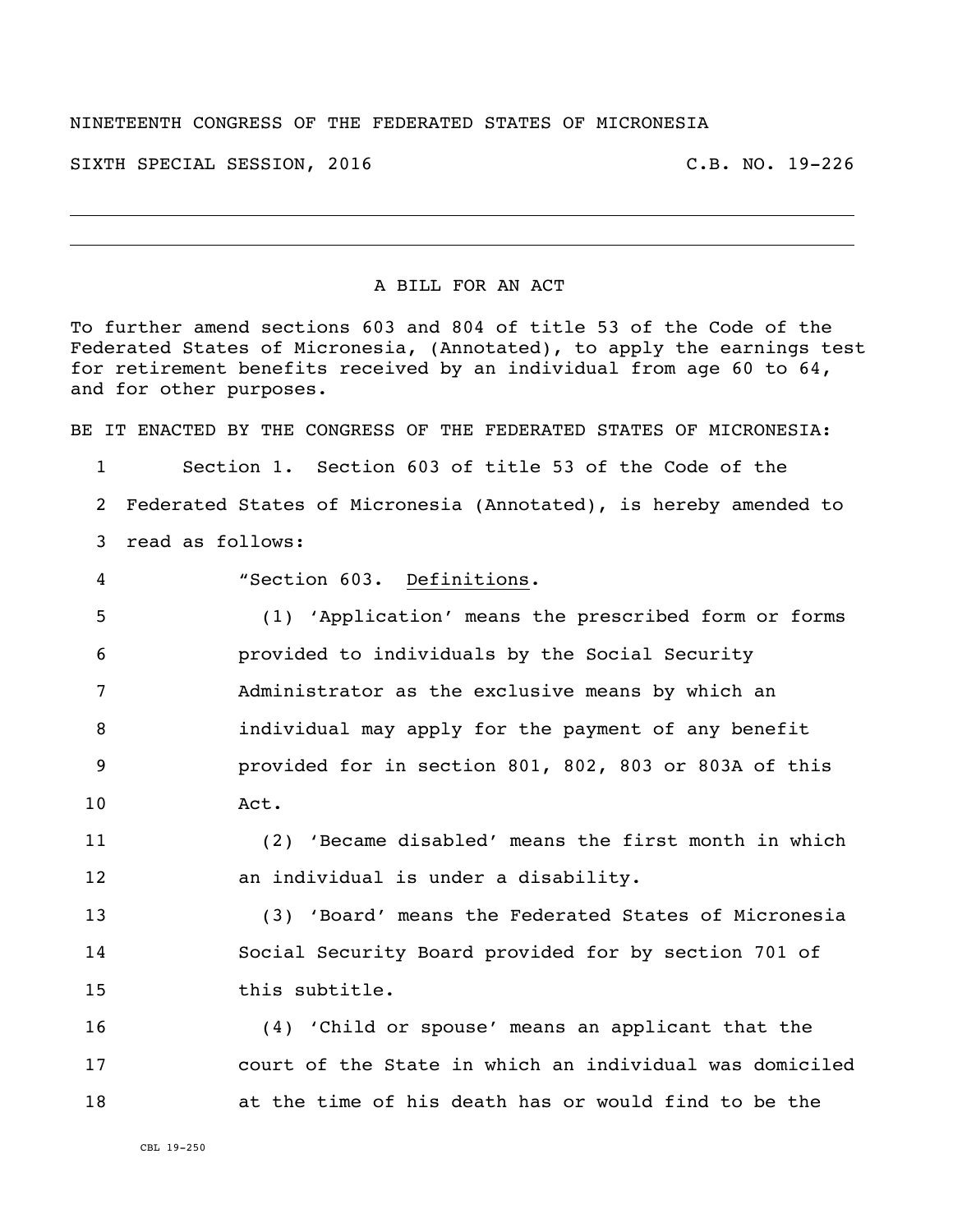individual's child or spouse in determining the devolution of intestate personal property. 'Child' shall include only the deceased individual's biological children and such adopted children whose confirmed petition for adoption by the wage earner has been presented to the Social Security Administration and who were adopted by the wage earner on or prior to the wage- earner's 55th birthday of the adopting parent, shall be a 'child' for the purposes of this title unless, the Social Security Administrator makes a determination 11 that, due to exceptional circumstances, the person shall be so entitled. In reaching a determination that exceptional circumstances apply, the Social Security Administrator shall satisfy himself or herself that future eligibility for social security benefits was not a significant factor in the decision to adopt and may consider any available, relevant information including, but not limited to:

 (a) whether the adopted child's biological mother, and/or biological father were alive at the time 21 the adoption took place;

 (b) if one or both biological parents were alive at the time of adoption, whether one or both parents were acting or were capable of acting as a primary 25 caregiver at that time;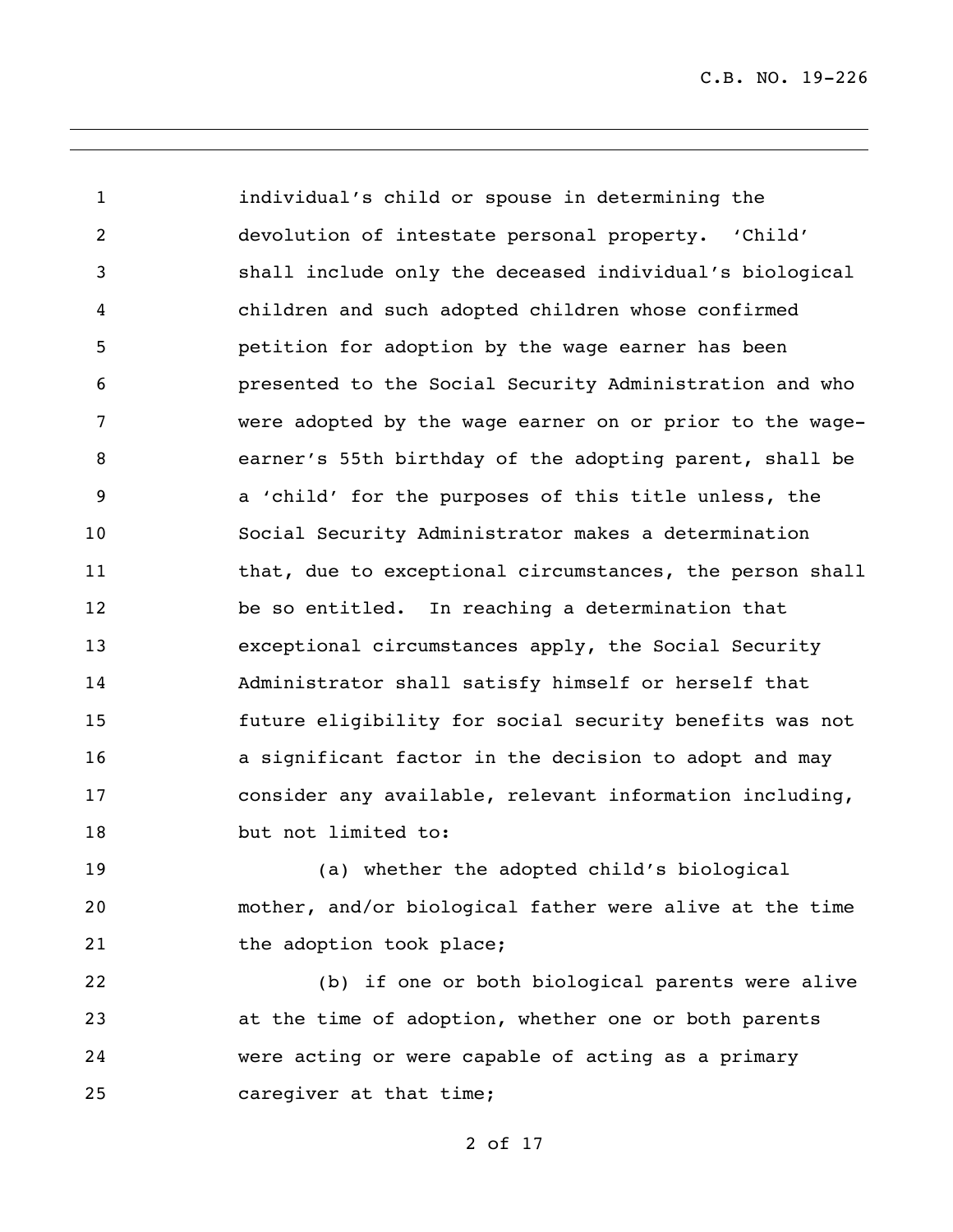(c) whether the adopting parent is a relative of 2 the adopted child; (d) whether, at the time the adoption took place, there were relatives, not including the adopting parents, who would have been appropriate guardians for the adopted child; (e) whether the adopting parent was a primary caregiver for the adopted child at the time of adoption and continued in that role after the adoption took place; 11 (f) any other factor the Social Security Administrator considers relevant. (5) 'Contributions' means the tax imposed upon income of covered employees and the tax imposed upon employers on account of wages paid to a covered employee. (6) 'Disability' means inability to engage in any substantial gainful employment by reason of any medically determinable physical or mental impairment which can be expected to result in death or which has lasted or can be expected to last for a continuous period of not less than 12 months. (7) 'Earning test' means that an individual who receives a retirement, disability, or survivor benefit and who works in covered or non-covered employment shall have his quarterly benefit reduced by one dollar for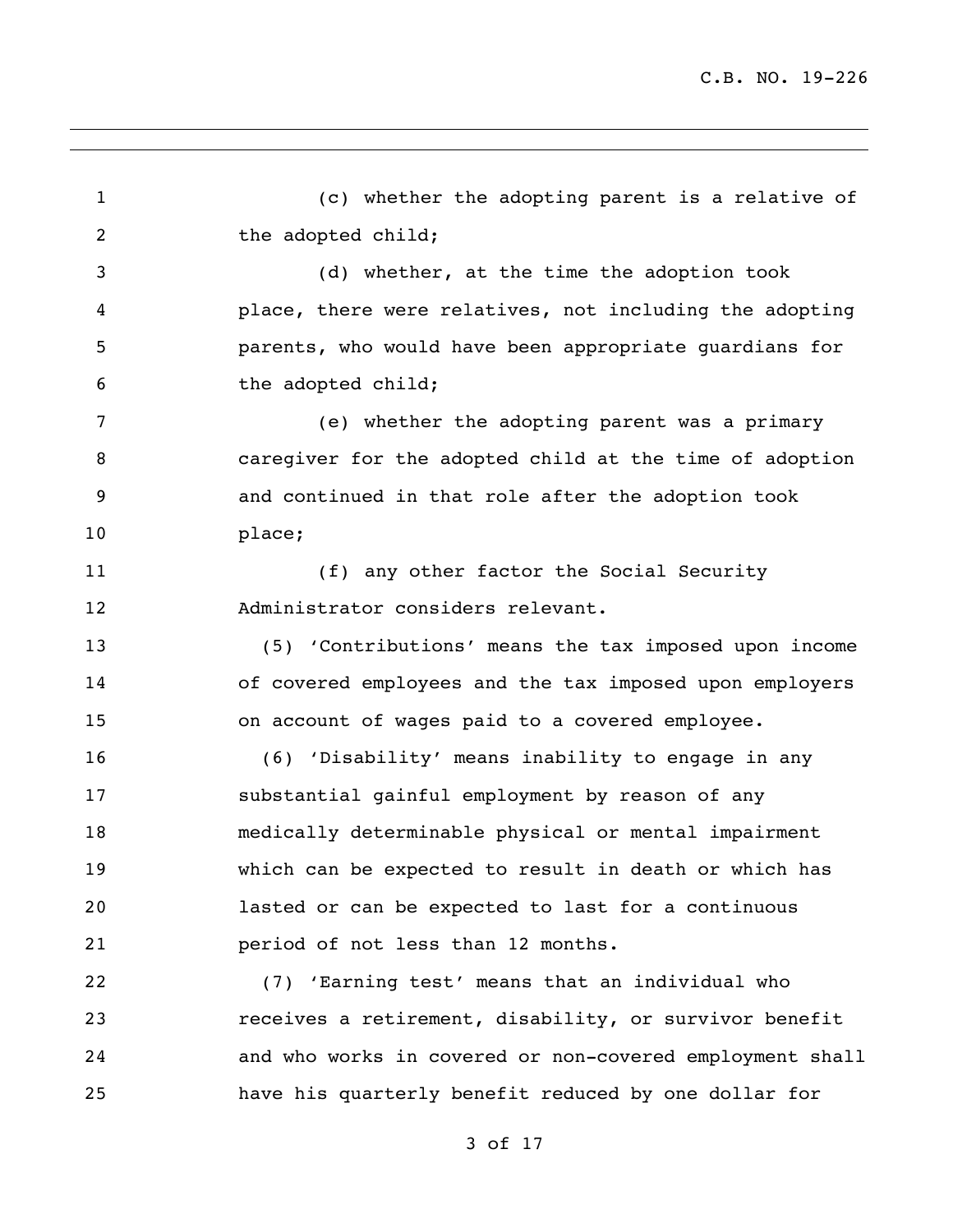each two dollars earned in a quarter, except there shall be no reduction for the first \$300 earned in a quarter. The reduction shall be applied in one of the subsequent two quarters immediately after the quarter in which the earnings were made, or as soon as possible thereafter. All benefit recipients have an affirmative duty to disclose to the FSM Social Security Administration all earnings from either covered or non-covered employment for which time they are receiving or claiming benefits. **Inder certain circumstances as defined in section 804,** 11 the earnings test may not apply to old age benefits received by an individual between the ages of 60 and 64 13 Who turns 60, after January 1, 2011. (8) 'Employee' means: (a) any officer of a corporation; or (b) any individual who, under the usual common **law rules applicable in determining the employer-** employee relationship, has the status of an employee; or (c) any self-employed person who has at least one employee for whom he is required to report in a 21 given quarter; or (d) any self-employed person who had more than \$10,000 of annual gross revenue in the preceding calendar year. (9) 'Employer' means: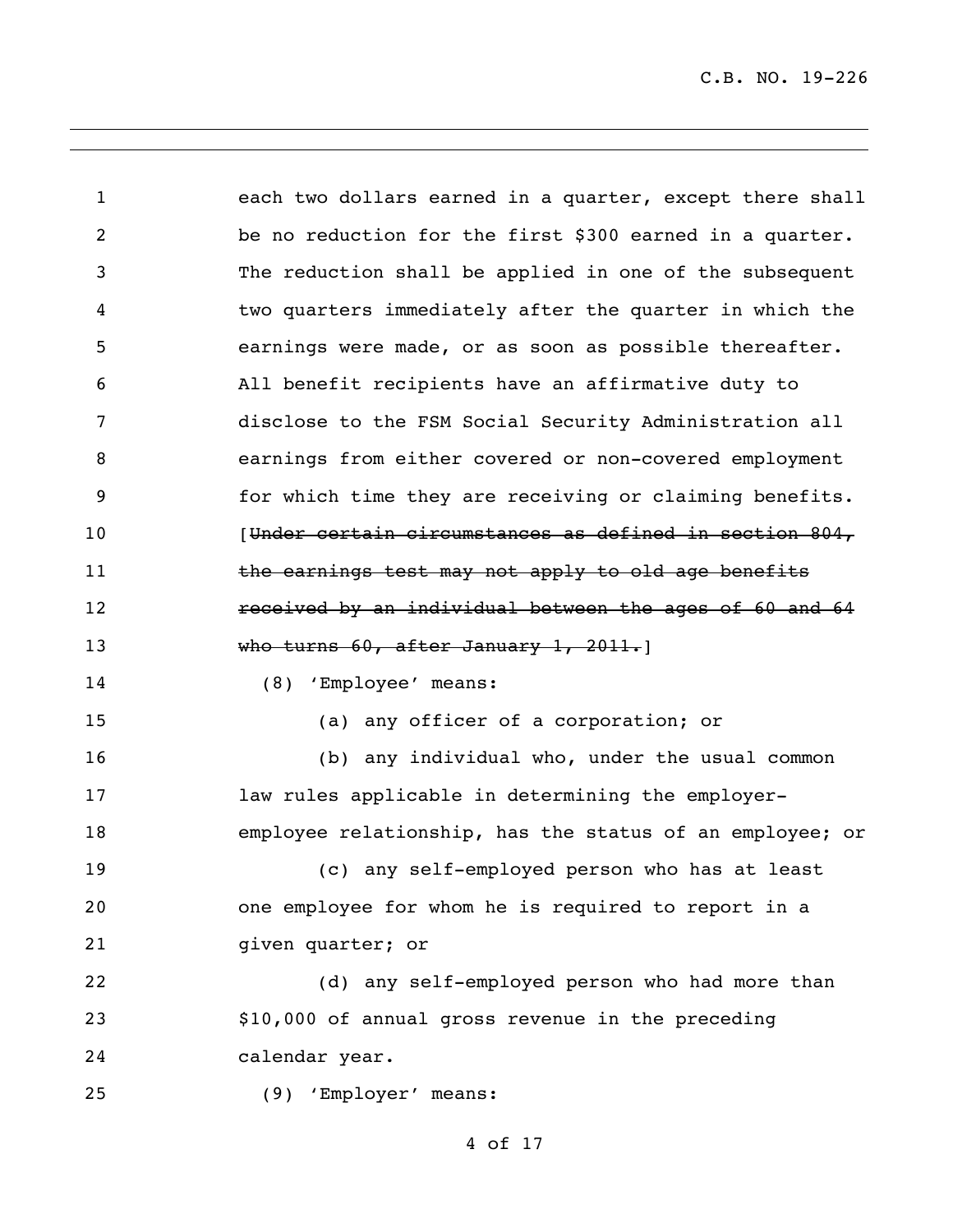(a) For purposes of this Act, employer means the person, business organization or other organization, or national or state or municipal government or agency, that pursuant to common law rules of employment is the actual person or organization responsible for the formation and continuation of the working relationship with employee.

 (b) The Social Security Administration has the right to determine the actual employer of employees for purposes of implementing this Act, and need not rely on 11 the characterization provided.

 (c) Employer may be an individual, partnership, corporation or other type of business venture or non- business organization, national or municipal or state organization or agencies thereof, and which in certain circumstances may be more than one, that is responsible for the payment of all Social Security taxes. For partnerships, the liability shall be joint and several among all partners. For other types of business or non- business organizations that are not corporations, the liability shall be joint and several as if the organization was a common law partnership. For corporations, if the corporation fails to meet its tax obligations when due, the liability shall be joint and several between the president of the corporation, and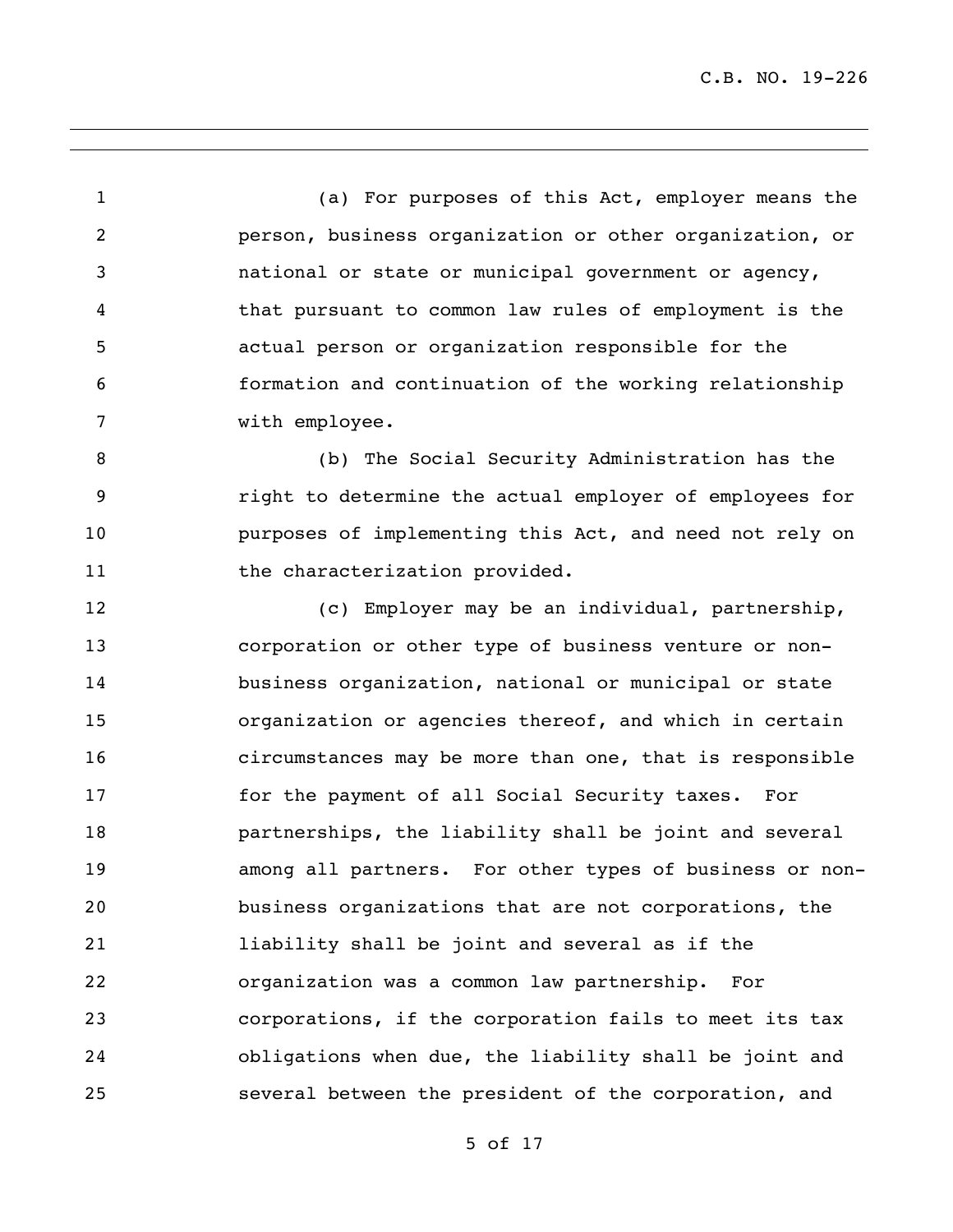all shareholders with greater than a 30% interest in the corporation. Under this definition all such persons are jointly defined as the employer, for all purposes including the implementation of criminal penalties.

 (10) 'Employment, covered' or 'covered employment' means any service by an employee for an employer incorporated or doing business within the Federated States of Micronesia employing him, irrespective of where such employment is performed, except family employment.

 (11) 'Employment, non-covered' or 'non-covered employment' means any employment engaged in by an employee where coverage is statutorily exempt in the Federated States of Micronesia, family employment, or employment by an employee outside of the Federated States of Micronesia and which is not taxable by the FSM Social Security Administration.

 (12) 'Family employment' means employment of a worker by a member of the household, a parent or a son or daughter except that the worker may apply to the Board for a determination that such employment is bona fide covered employment subject to this subtitle.

 (13) 'Insured status' can mean any of the following: (a) 'Currently insured individual' means any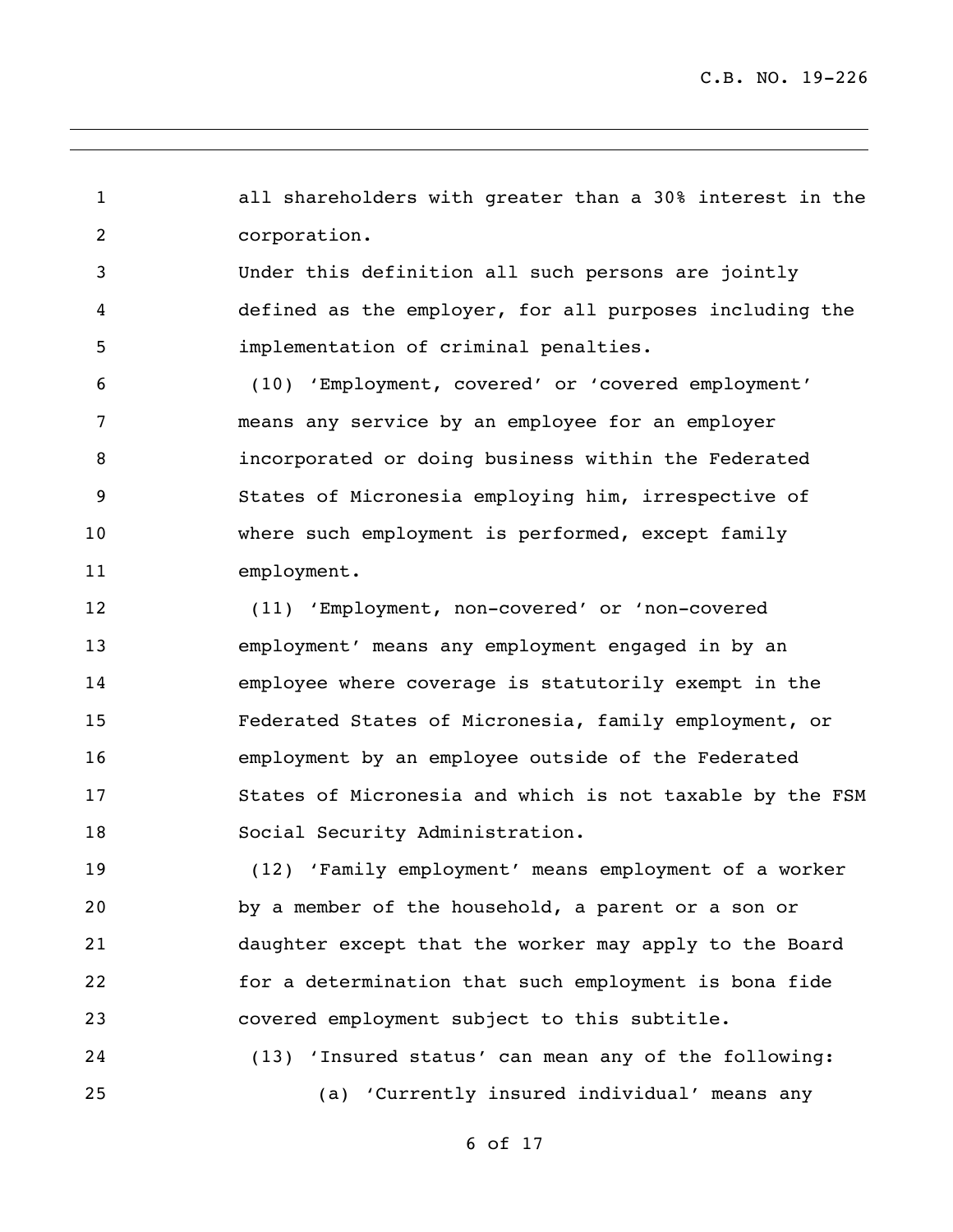individual who has had not less than 20 quarters of coverage during the 25 quarter period ending with: (i) the quarter in which he died; or (ii) the quarter in which he became entitled to old age insurance benefits at age 60; or (iii) the quarter in which he became disabled, whichever first occurs. (b) For individuals who qualified as a currently insured person prior to December 31, 2006, the number of quarters to qualify as a currently insured person was not less than eight quarters of coverage during the 13 quarter period ending with: 13 (i) the quarter in which he died; or (ii) the quarter in which he became entitled 15 to old age insurance benefits at age 60; 16 (iii) the quarter in which he became disabled, whichever occurs first. (c) 'Fully insured individual' means any individual whose total cumulative quarters of coverage are at least as great as the number of years calculated from the later of the date the worker turned age 21, or June 30, 1968, to the date the worker attains age 60, dies or becomes disabled. For this purpose, partial years shall be counted as whole years (for example 37.25 years would be rounded up to 38 years). In no case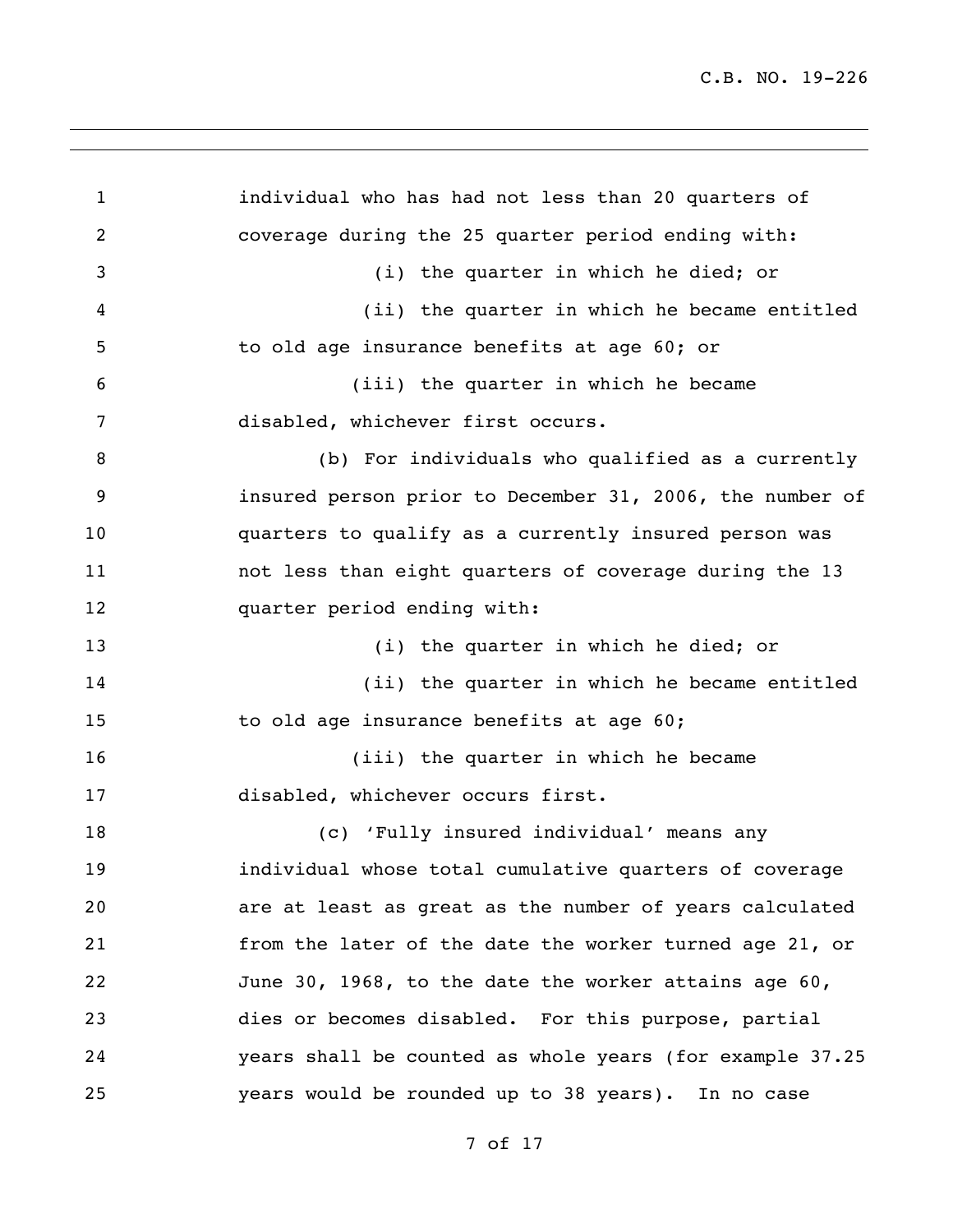shall an individual be a fully insured individual unless he has at least 12 quarters of coverage: (i) For individuals who attain age 60, die or become disabled on or before December 31, 2006, no more than 38 quarters of coverage are required to be fully insured and there is no minimum amount required for employee contributions to the Social Security System. (ii) For individuals who turn 60 or die after December 31, 2006, no more than 50 quarters of coverage and employee contributions to the Social Security System of at least \$2,500 are required to be fully insured. Should an individual's employee contributions total less than \$2,500 as of the date of termination of employment or death, the individual or their surviving spouse may pay the difference to the FSM Social Security Administration in a single sum payment **in order to become fully insured.** The surviving children will be eligible for benefits so long as the individual was currently insured at the time of the individual's death. (iii) For individuals who become disabled

 after December 31, 2006, no more than 45 quarters of coverage and employee contributions to the Social Security System of at least \$1,500 are required to be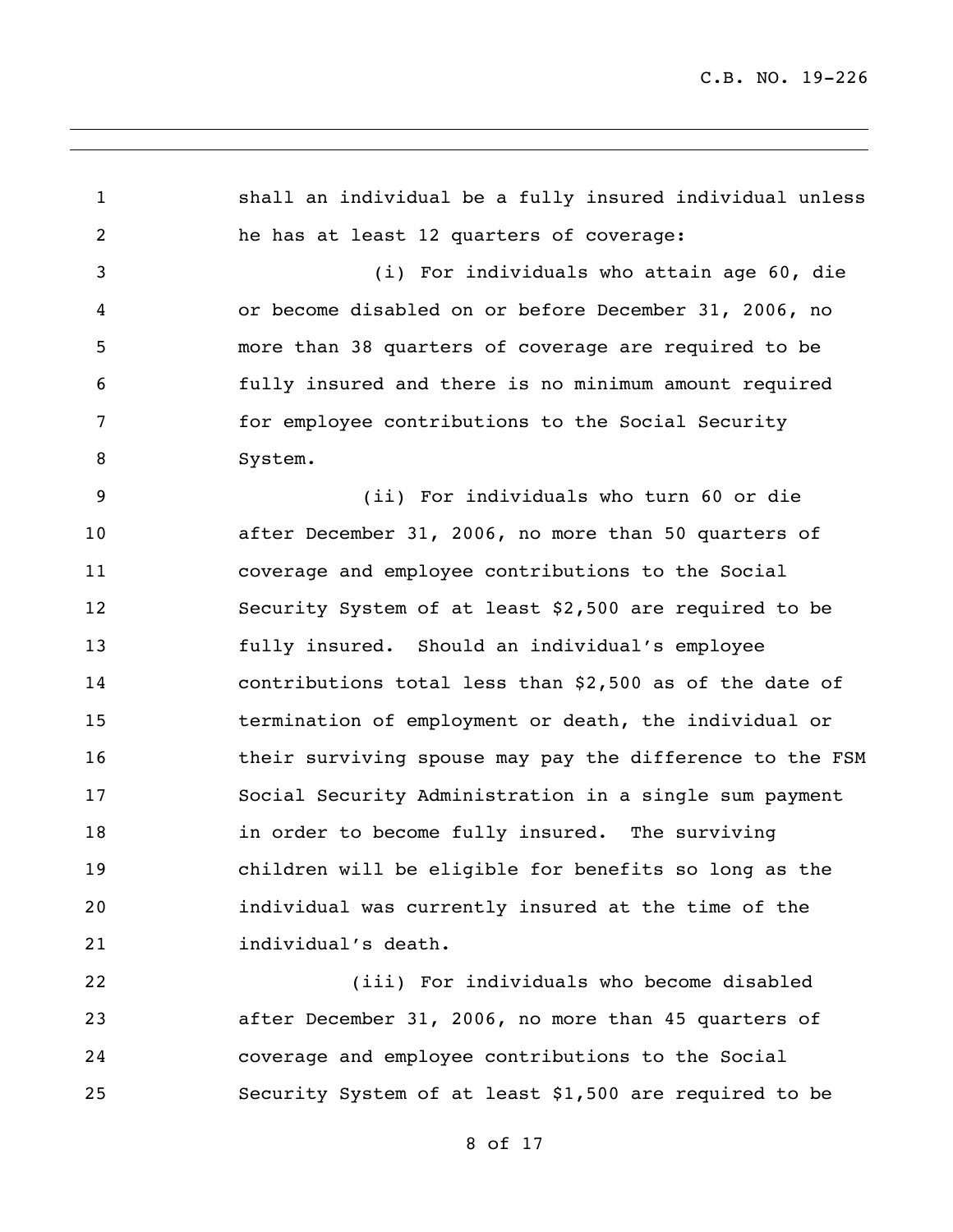fully insured. Should an individual's employee contribution total less than \$1,500 as of the date of termination from employment, the individual may pay the difference to the FSM Social Security Administration in a single sum payment in order to become fully insured. (d) 'Fully insured status' means: (i) For individuals who turn 60 or die after January 01, 2010, shall have total cumulative quarters of coverage equaling 50 quarters of coverage or greater, and employee contributions to the Social Security System of at least \$2,500 are required to be fully insured. Employee contributions are the contributions defined in section 901 only. Should an individual's employee contributions total less than \$2,500 as of the date of qualification as a fully insured individual, the individual or their surviving spouse may pay the difference to the FSM Social Security Administration in a single sum payment in order to be fully insured. If the individual or the surviving spouse is unable to pay the difference on the minimum contribution, the individual or surviving spouse can opt for lump sum payment equal to the total employee contribution.

 (ii) 'Fully insured' means for individuals who become disabled on or after January 1, 2010, at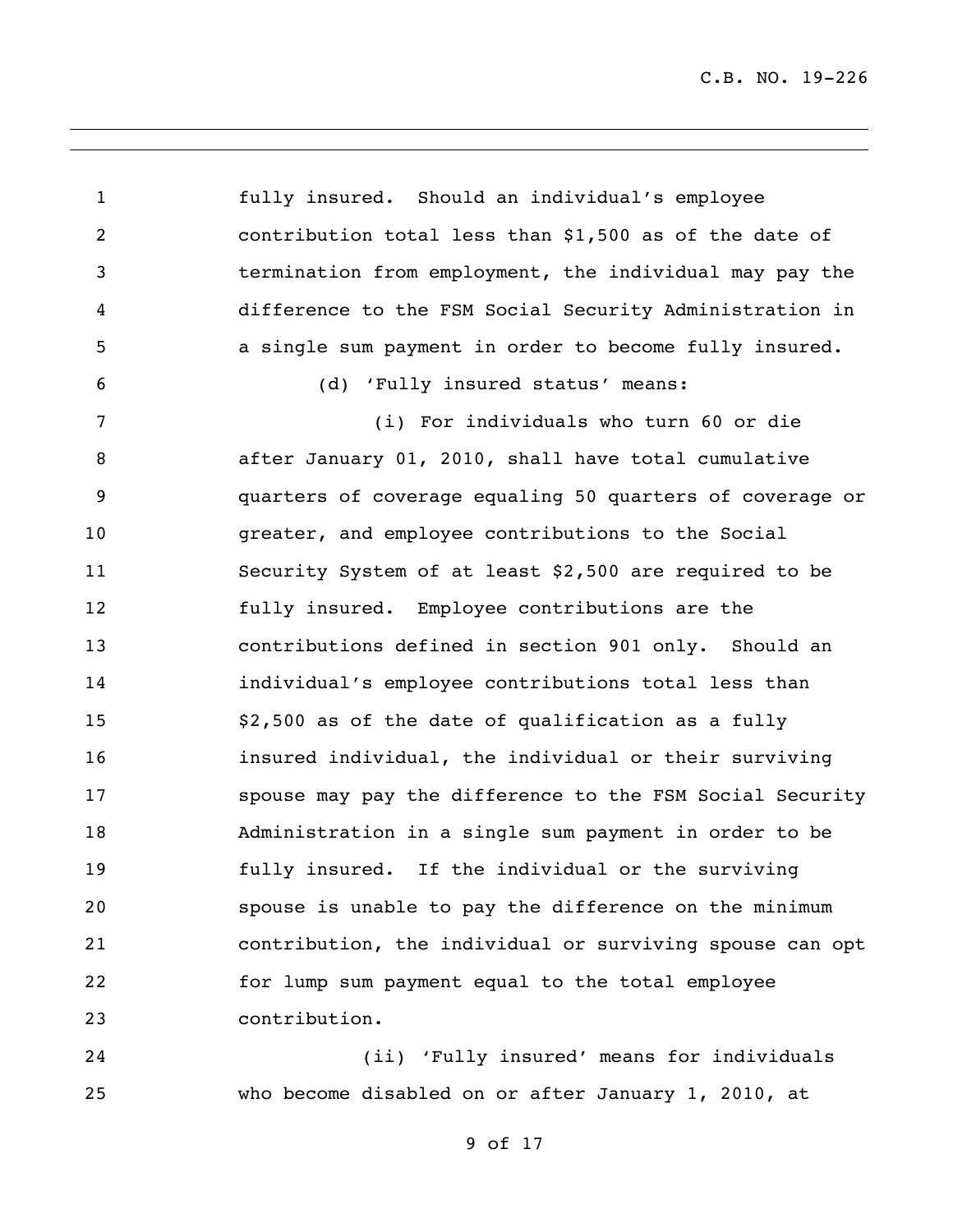least 45 quarters of coverage are needed to be defined as fully insured, and they must also meet the definition of currently insured at the time of the onset of their disability. Additionally, employee's contributions to 5 the Social Security System of at least \$1,500 are required to be fully insured. Should an individual's employee contribution total less than \$1,500 as of the date of disability, the individual may pay the difference to the FSM Social Security Administration in a single lump sum payment in order to be fully insured. (14) 'Quarter' and 'calendar quarter' mean a period of 12 three calendar months ending on March 31st, June 30th, September 30th, or December 31st. 'Quarter of coverage' means a quarter in which the individual has been paid \$300 or more in wages in covered employment subject to this subtitle. (15) 'Wages' means remuneration paid subject to the provisions of this subtitle, including the cash value of all remuneration paid in any medium other than cash and remuneration accruing to a self-employed person. Remuneration accruing to a self-employed person shall be deemed to be twice the amount paid to the highest paid employee reported by the self-employed person in a quarter, with a maximum of \$3,000 per quarter through

September 30, 2003 and a maximum of \$5,000 per quarter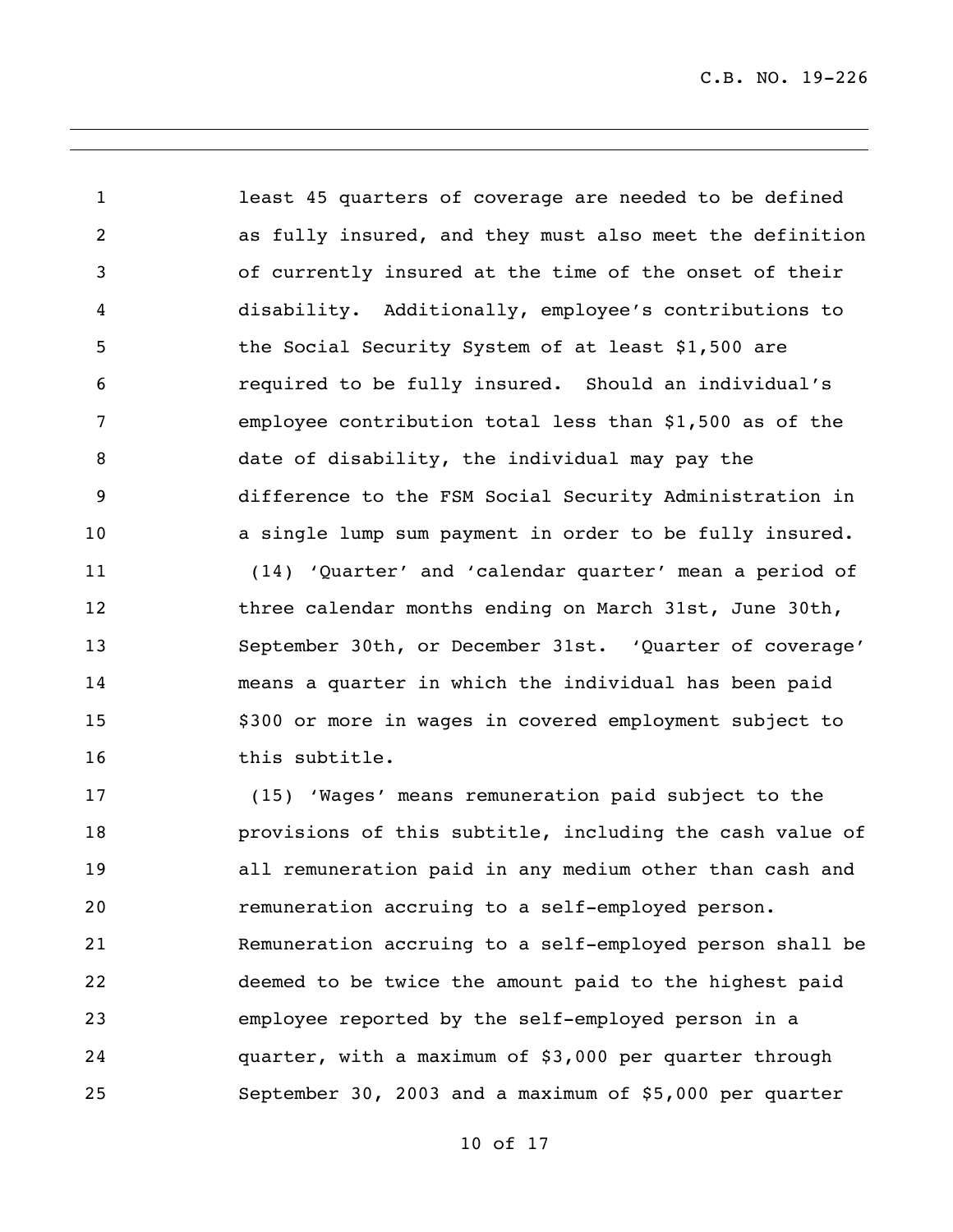beginning October 1, 2003. This maximum quarterly amount shall increase to \$6,000 on January 1, 2008, \$7,000 on January 1, 2013, \$8,000 on January 1, 2018, \$9,000 on January 1, 2023, and \$10,000 on January 1, 2028. Remuneration accruing to a self-employed person who has no covered employees shall, for each quarter of a year, be deemed to be five percent of the gross **8** revenue of the business for the previous calendar year, subject to a \$3,000 maximum per quarter through September 30, 2003 and a maximum of \$5,000 per quarter beginning October 1, 2003. The maximum quarterly amount shall increase to \$6,000 on January 1, 2008, \$7,000 on January 1, 2013, \$8,000 on January 1, 2018, \$9,000 on January 1, 2023, and \$10,000 on October 1, 2028. Remuneration paid for any service, which is more or less 16 than a whole dollar shall, as may be prescribed by **regulations, be computed to the nearest dollar.** Wages 18 shall not include:

 (a) that part of remuneration in excess of \$3,000 through September 30, 2003 and in excess of \$5,000 beginning October 1, 2003, in excess of \$6,000 beginning January 1, 2008, in excess of \$7,000 beginning January 1, 2013, in excess of \$8,000 beginning January 1, 2018, in excess of \$9,000 beginning on January 1, 2023, and in excess of \$10,000 beginning on January 1,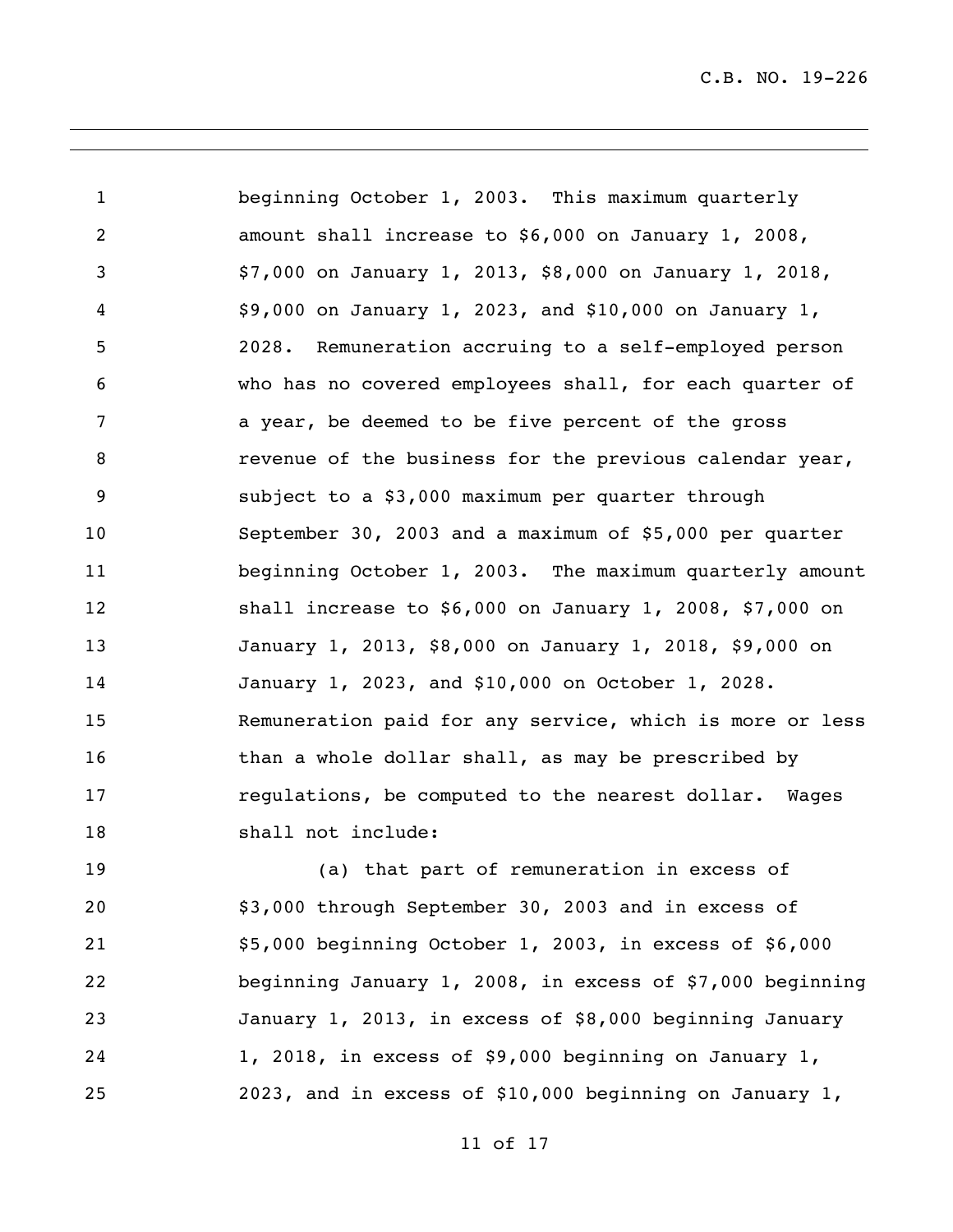2028, paid in a quarterly reporting period by one employer; (b) any payment on account of sickness or accident disability, or medical or hospitalization expenses made by an employer to or on behalf of an employee; (c) any payment made to or on behalf of an employee or to the employee's beneficiary from a trust or annuity; (d) remuneration paid in any medium other than cash to an employee for service not in the course of the employer's trade or business or for domestic service in **a private home of an employer;**  (e) remuneration paid for casual or intermittent labor not performed in the course of the employer's trade or business when such employment does not exceed employment in more than one week in each calendar month 18 of each quarterly reporting period; and (f) remuneration from family employment subject 20 to the provisions of this subtitle." Section 2. Section 804 of title 53 of the Code of the Federated States of Micronesia, as amended by Public Law Nos. 14- 37, 14-86, 15-73 and 16-10, is further hereby amended to read as follows: "Section 804. Amount of retirement and disability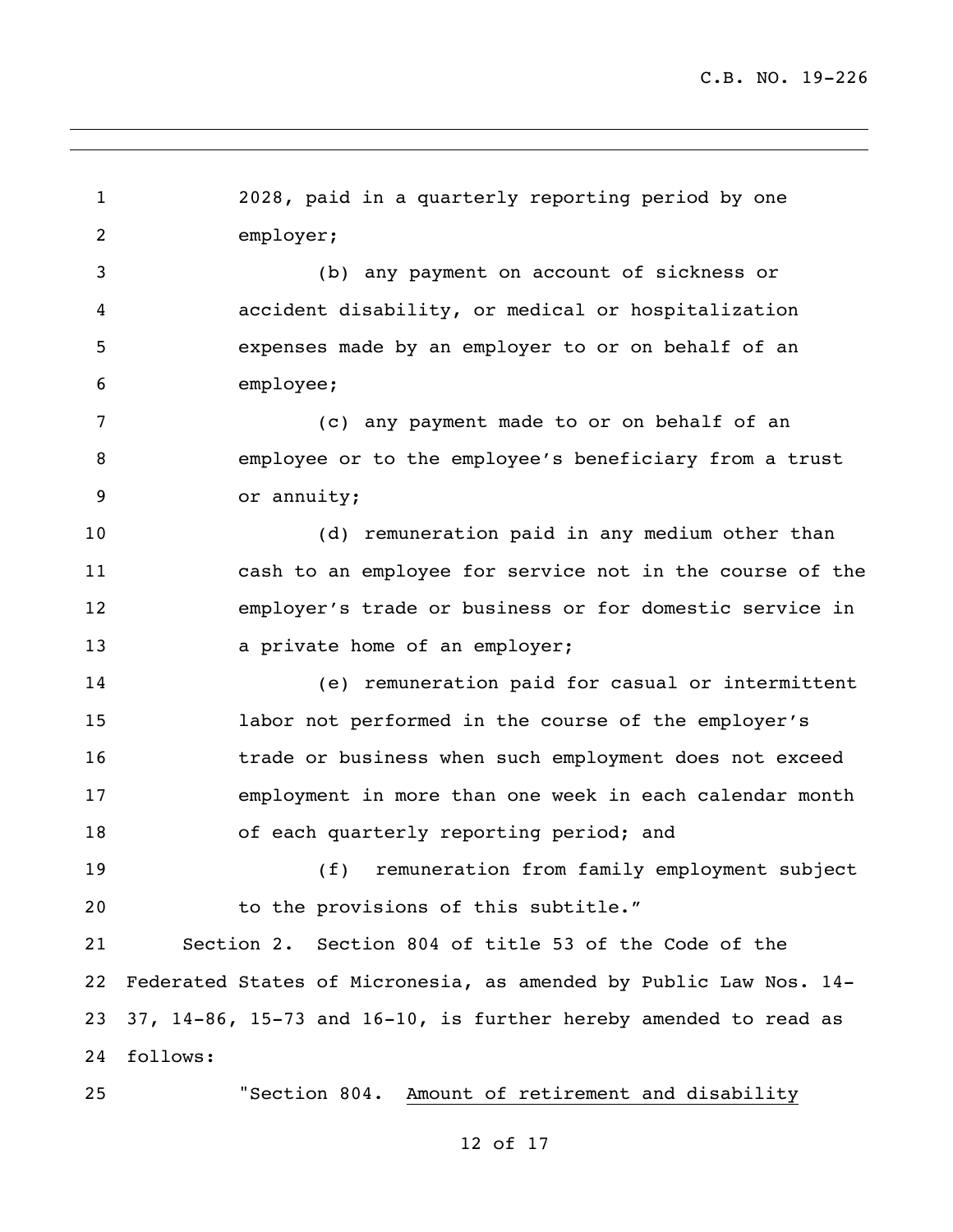**insurance benefits.**  (1) An insured eligible individual shall be paid a monthly old age benefit for life, except for any month of disqualification as provided by this subtitle, in an amount calculated upon an annual basis as follows: (a) For benefit payments that begin prior to January 1, 2007; 16.5 percent of the first \$10,000 of cumulative covered earnings, plus three percent of cumulative covered earnings in excess of \$10,000 but not in excess of the next \$30,000, plus two percent of cumulative covered earnings in excess of \$40,000. (b) For benefit payments that begin on or after January 1, 2007 but before January 1, 2011; 16.5 percent of the first \$10,000 of cumulative covered earnings, plus three percent of cumulative covered earnings in excess of \$10,000 but not in excess of the next \$30,000, plus two percent of cumulative covered earnings in excess of \$40,000 but not in excess of the next \$262,500, plus one percent of cumulative covered earnings in excess of \$302,500. (c) For benefit payments that begin on or after January 1, 2011: 23 (i) For individuals who are 65 and over; 16.5% of the first \$10,000 of cumulative covered earnings, plus three percent of cumulative covered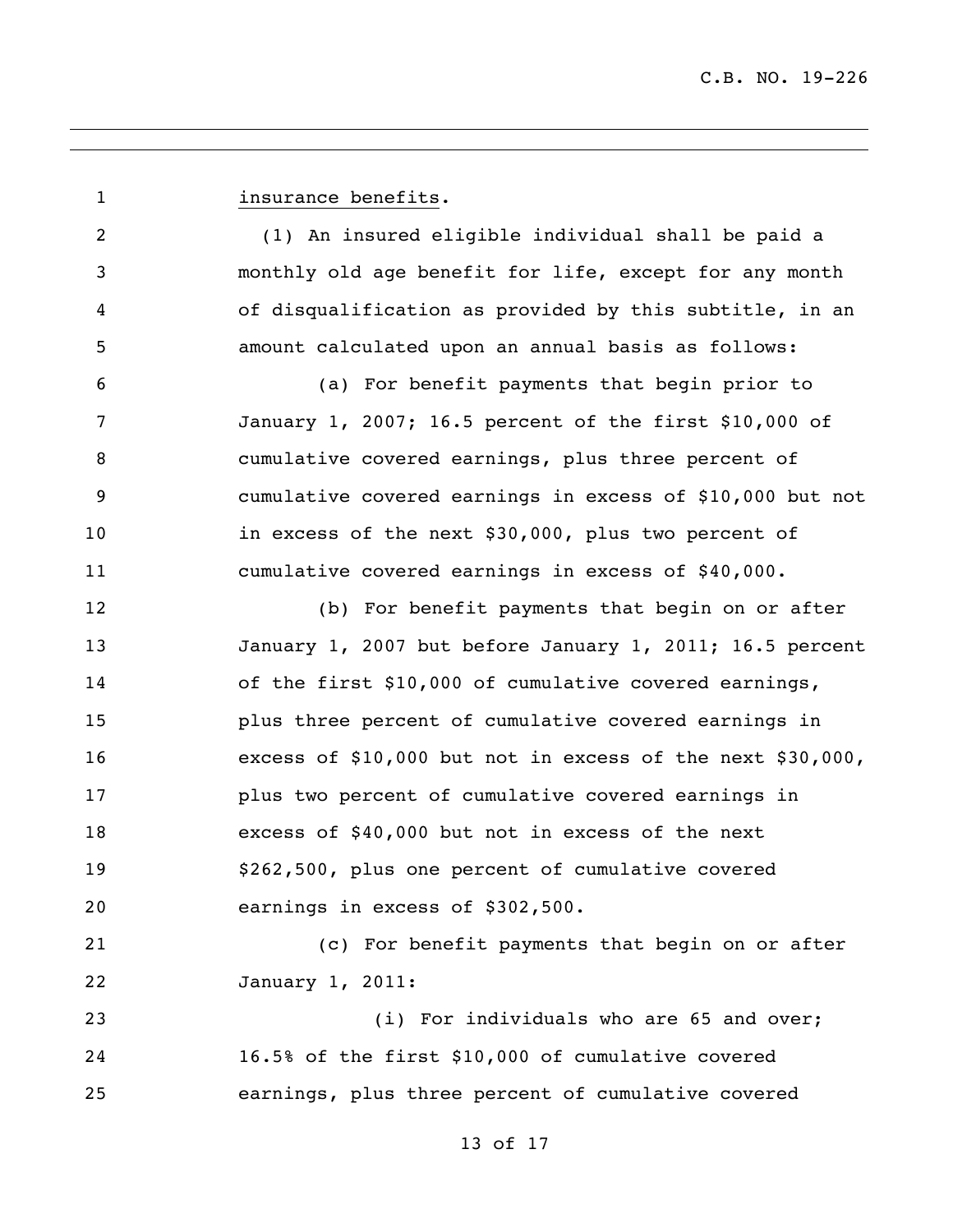earnings in excess of \$10,000 but not in excess of the next \$30,000, plus two percent of the cumulative covered earnings in excess of \$40,000 but not in excess of the next \$262,500, plus one percent of cumulative covered earnings in excess of \$302,500. (ii) For individuals who turn 60 after

 January 1, 2011, such individual from ages 60 to 64 will receive 50% of the total of all the described benefits in this subsection, 16.5% of the first \$10,000 of cumulative covered earnings, plus three percent of cumulative covered earnings in excess of \$10,000 but not in excess of the next \$30,000, plus two percent of the cumulative covered earnings in excess of \$40,000 but not in excess of the next \$262,500, plus one percent of cumulative covered earnings in excess of \$302,500. **16** [These payments in this subsection only, shall be made without reduction pursuant to the earnings test in 18 section 603(7) of this subtitle.

 (iii) For individuals under age 60, benefit payments would be calculated the same as subsection (i) of this subsection.

 (d) Earnings for covered employment after commencement of payments for retirement or disability insurance benefits shall be included in benefit calculations upon subsequent application for benefits,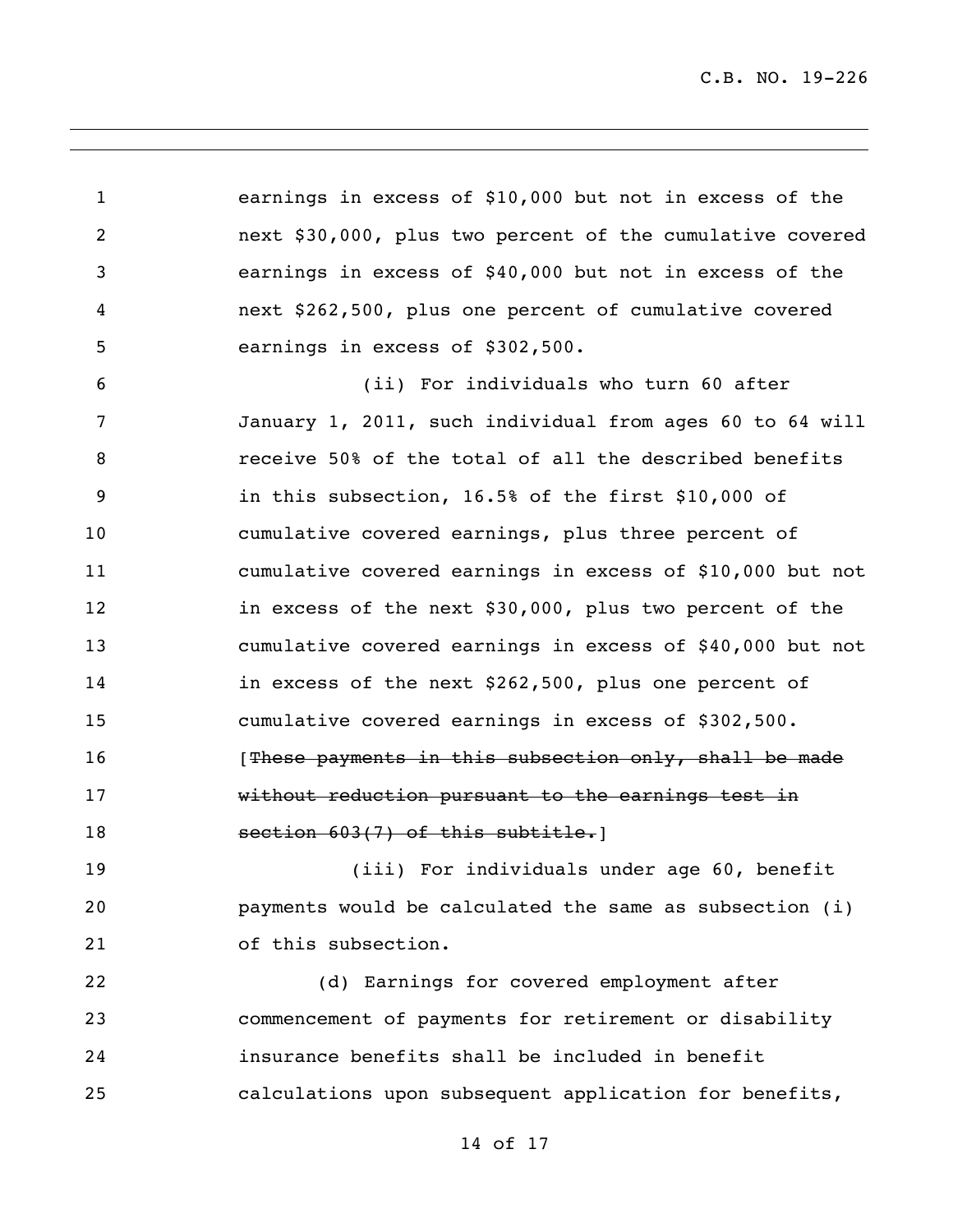but such earnings shall be applicable for benefits for months after the calendar year in which such earnings occurred. For the purpose of this section cumulative covered earnings includes earnings on which contributions have been paid by the individual to the Trust Territory Social Security System.

 (e) In the event, benefits have been received under section 804(1)(c)(ii), such benefits shall be automatically adjusted when the individual reaches age 65.

 (f) For purposes of interpreting this section 'benefit payments begin on' is defined to mean the date, whether retroactive or current when a benefit payment is **paid for a specific month.** A benefit payment may begin prior to the application date, subject to retroactive payment limitations defined in this Act.

 (2) An insured, eligible individual shall be paid a minimum monthly benefit of \$75 if the benefit amount calculated in accordance with subsection (1) of this section is less than \$75 monthly. Effective on January 1, 2011, the minimum monthly benefit shall be \$100. The minimum monthly benefit is calculated per insured worker, not per recipient.

 (3) An individual who is currently and fully insured and who has been under a disability for three full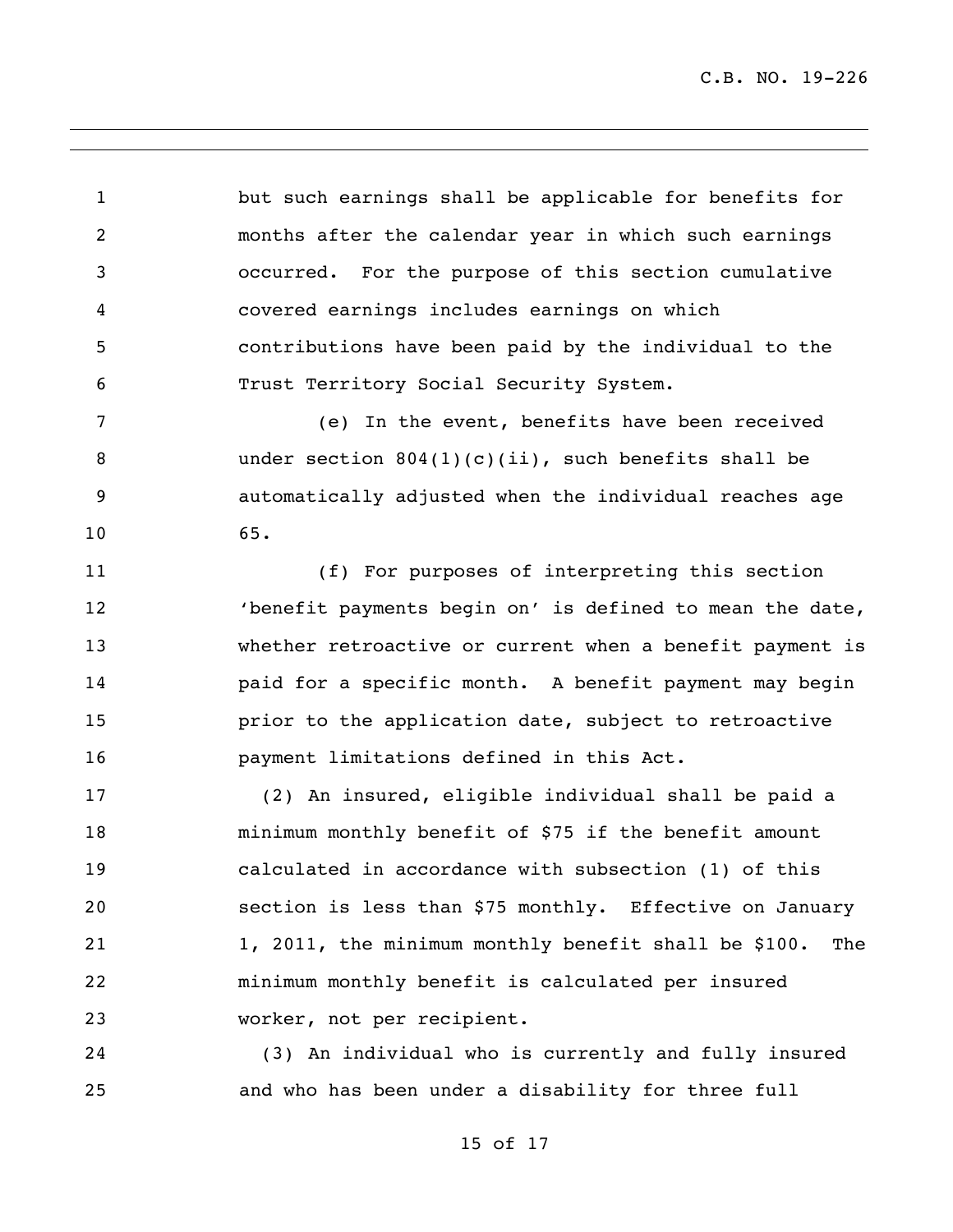calendar months and the onset of disability occurred on or after January 01, 2011, or an individual who was fully insured and the onset of disability occurred prior to this bill becoming law shall be paid a monthly benefit for life or until recovery from the disability, except for any month of disqualification as provided by this subtitle in an amount calculated in accordance with the preceding subsections of this section, and for an individual with an onset of disability on or after January 1, 2011, he or she will receive benefits as if he or she retired at age 65, but with existing quarters of coverage. Further, the amount of the benefit as so determined shall, if the individual is receiving a periodic workmen's compensation benefit, be reduced each month by the excess of the sum of the workmen's compensation benefit for that month, and the benefit payable under this Act over 80 percent of one-twelfth of the highest annual covered wages in the period consisting of the year in which the disability occurred and the preceding five years. If a workmen's compensation benefit was payable in periodic benefits but was commuted to a lump sum, for purposes of this subsection it will be considered that the periodic benefit originally available was paid in each month that it would have been paid if the commutation had not